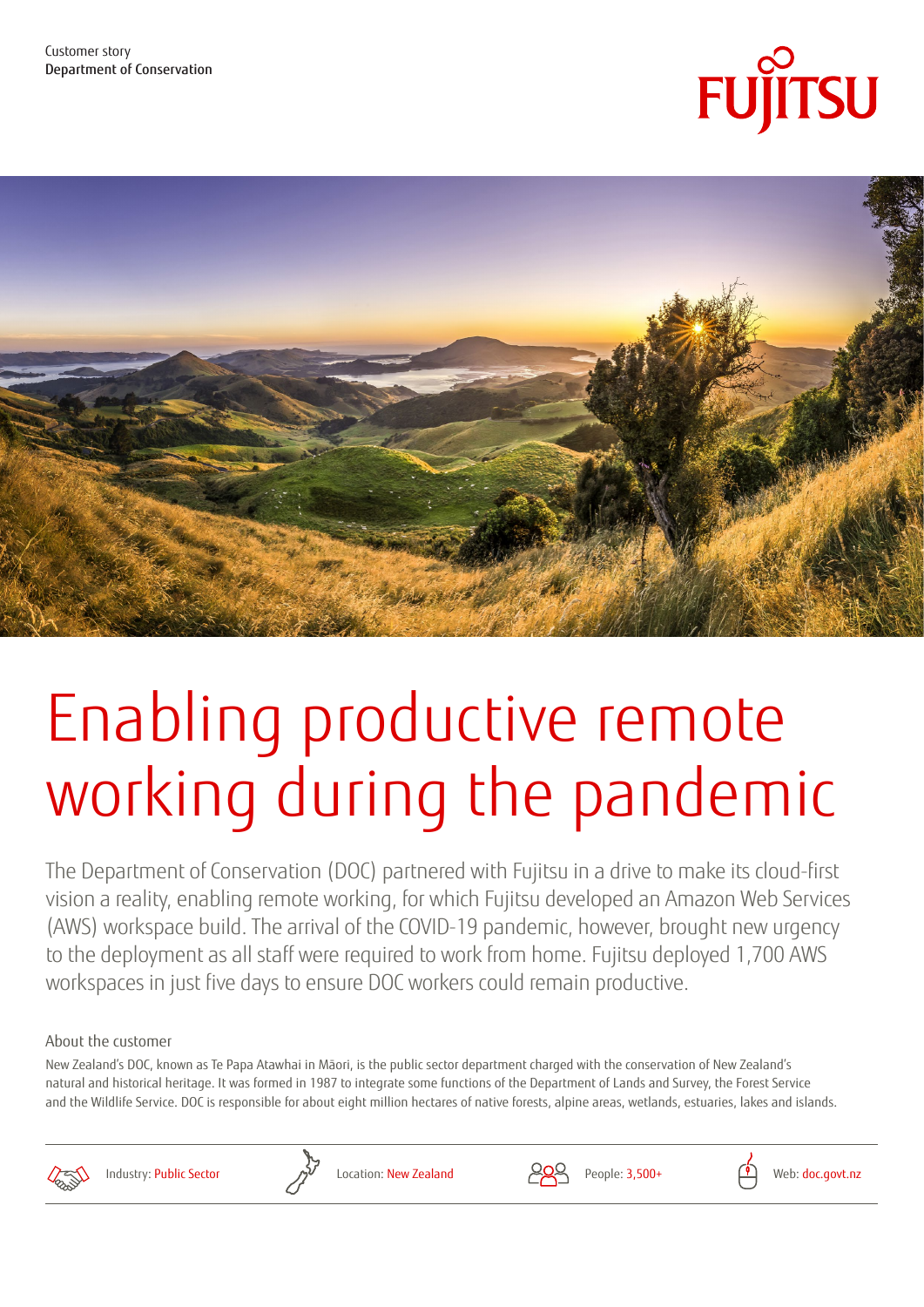

#### Challenge

DOC had engaged Fujitsu to drive its cloud-first strategy and develop an AWS workspace build for remote working. When the COVID-19 pandemic struck, the deployment had to be accelerated to enable working from home.

#### Solution

• Windows 10 AWS workspace VDI in the cloud

#### **Outcomes**

- 1,700 new AWS workspaces delivered in five days
- New modern cloud managed desktop delivered from outside the network, directly from the factory
- Staff have the vital tools they need to work from home during a global pandemic

#### Enabling seamless remote working

DOC is a dispersed organisation, with 130 locations spread across New Zealand and up to 3,500 employees – many of whom work in remote areas, over limited bandwidth. DOC has pursued a 'cloud-first' strategy for the last five years to support remote working across different networks with the ability to scale with demand.

The strategy was built around moving workloads to the cloud, to not only take advantage of the 'cloud as a service' model, and the benefits of moving to an OPEX based model for infrastructure costs, but also to move to remote working as a priority in the architecture and design.

As a long-term partner, Fujitsu had already migrated 300 virtual servers to AWS EC2, with 350 AWS workspaces, as part of this cloud-first journey. Since this point Fujitsu has provided optimised cloud managed services from its DevOps cloud engineering team, working in partnership with DOC and Amazon Web Services. Over time, the fleet of workspaces had grown to around 1,600 since the initial migration. However, when the COVID-19 pandemic struck in early 2020, the project took on a new urgency. DOC staff were not classed as essential workers and so had to work from home, which meant DOC and Fujitsu had little time to scale out its Virtual Desktop Infrastructure (VDI) platform to over 3,500 users.

#### Superfast deployment via automation

Working in close partnership with AWS, the team determined they could immediately and efficiently deploy the Windows 10 build from the existing proof of concept and scale capacity to accommodate the target of 1,700 workspaces. Automation for this task was essential; AWS has a vast and well supported set of application programme interfaces (APIs) that allow full programmability of all its services. Fujitsu has multiple skilled DevOps engineers who were able to create scripts to build quickly inside the AWS environment.

Workspace builds were limited to 50 at a time, allowing time to check and verify that each build had no errors. During the workspace deployment, DOC ordered 2,000 Lenovo laptops to replace old hardware so that all staff had a DOC device.

"I consider the Fujitsu team to be a key partner in conservation in New Zealand," says Mike Edginton, CIO at DOC. "With its understanding of our business, and its knowledge of new technologies, Fujitsu was able to deliver a great outcome for us: 1,700 new workspaces in five days, while building a new modern cloud managed desktop that had to be delivered from outside the network, directly from the factory."